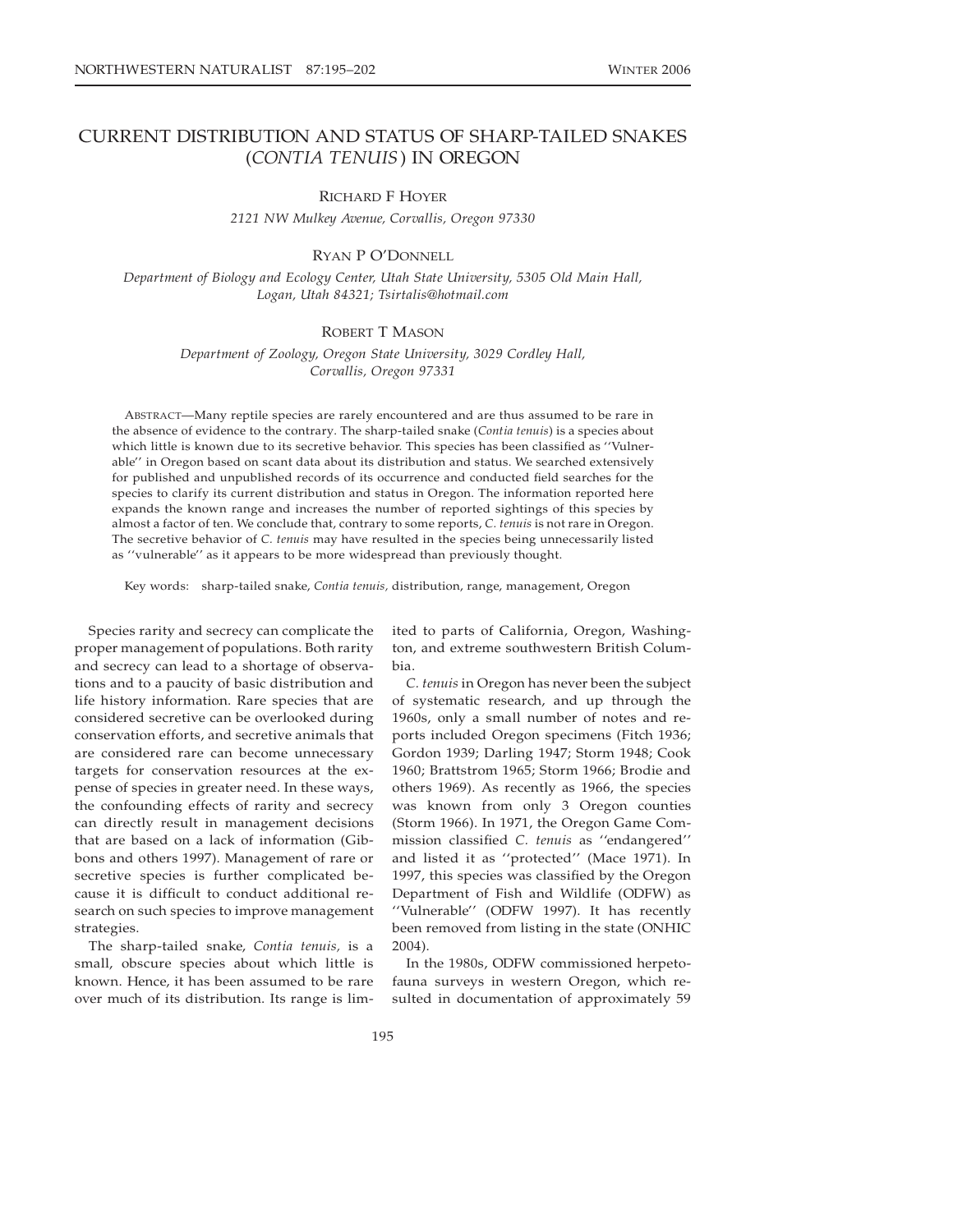locality records of *C. tenuis* in the previously known counties and in 5 additional counties (St. John 1982, 1984, 1985, 1987). Despite this substantial increase in locality data, it has recently been suggested that *C. tenuis* may no longer occur in counties where originally found, that it is rare and declining in the Willamette Valley, and that only isolated populations occur in the southern part of the state (Marshall and others 1996).

We conducted a 2-part study to assist in the determination of the current status and distribution of *C. tenuis* in Oregon. First, we compiled updated sight records of *C. tenuis* in Oregon from published and unpublished records and from personal communications. We rely heavily on 2nd-hand reports until a more comprehensive survey can be performed, because no systematic study of *C. tenuis* has been conducted in Oregon. Second, we searched for *C. tenuis* in appropriate habitats to document additional localities within Oregon. We compared current and historically known distributions of *C. tenuis* in an effort to detect trends in distribution patterns and known populations. We also provide the first detailed distribution data for a proposed new species of *Contia,* which is believed to exist in Oregon and California (Hoyer 2001; Feldman and Spicer 2002). We refer to this proposed new species here as ''*Contia* sp. A''.

#### **METHODS**

## *Compilation of Sight Records*

From late December 1997 to late January 1999, we solicited locality records and sightings of *Contia* in Oregon from various state and federal agencies, museums, universities, and individuals familiar with the species. We obtained 1) written records in the form of field notes, published accounts, governmental reports, and museum and university collection catalogues, and 2) recalled observations. In cases where the number of individual snakes observed could not be determined due to missing detail in verbal or written reports, we assumed only a single snake was observed. We defined a locality as a site where  $\geq 1$  *Contia* was found that was  $\geq 1$  km from the nearest known locality. We report the latitude and longitude of localities to the nearest second, but some coordinates are generated from imprecise records

and therefore should be considered approximate.

#### *Field Searches*

We conducted field searches from 6 March to 30 December 1998. Most searches were made in open grassland or at the edge of brush and grassy habitats in association with deciduous tree stands. We searched by lifting cover in the form of woody debris, rocks, leaf litter, or anthropogenic cover such as roofing tin and plywood (Hoyer 1974; Fitch 1975, 1992; Engelstoft and Ovaska 2000; Hoyer and Stewart 2000). Data from these 1st-hand searches were combined with those from the 2nd-hand sources above for analysis to provide as complete a summary as possible.

Sex, weight, tail and total lengths, and agesize class were recorded for each sharp-tailed snake captured. Specimens were individually marked by clipping ventral scales to identify recaptured specimens and to avoid inflating estimates of abundance. However, 2 problems with this method surfaced in the course of this study. First, although snakes marked in March could still be identified in October, we found that regrowth of the ventral scales made identification impossible in time (Hoyer, unpubl. data). Thus, the method is suitable only for the short term, probably  $\leq$ 2 y. Secondly, juvenile snakes are too small to be accurately and safely clipped numerically. We clipped 2 left-side ventral scales below the neck for each juvenile snake. These juveniles could only be identified as having been previously captured. To aid identification of individual snakes, we devised a method that relied on a combination of head and body scalation unique to each snake, similar to the method used for  $>$ 40 y in field studies of the rubber boa, *Charina bottae* (Nussbaum and Hoyer 1974; Hoyer and Storm 1992; Hoyer and Stewart 2000). Features used were the number, relative size, and arrangement of scales bordering the perimeter of the left and right parietals, relative lengths of left and right upper and lower chin shields, configuration and the number and fraction of scales bordering the infralabials, black spotting or blotches on infralabials and chin shields, number and size of less-than-full-length ventrals at the neck, anomalous upper and lower labials or other head plates, and any anomalous ventral and-or caudal scales. This identification system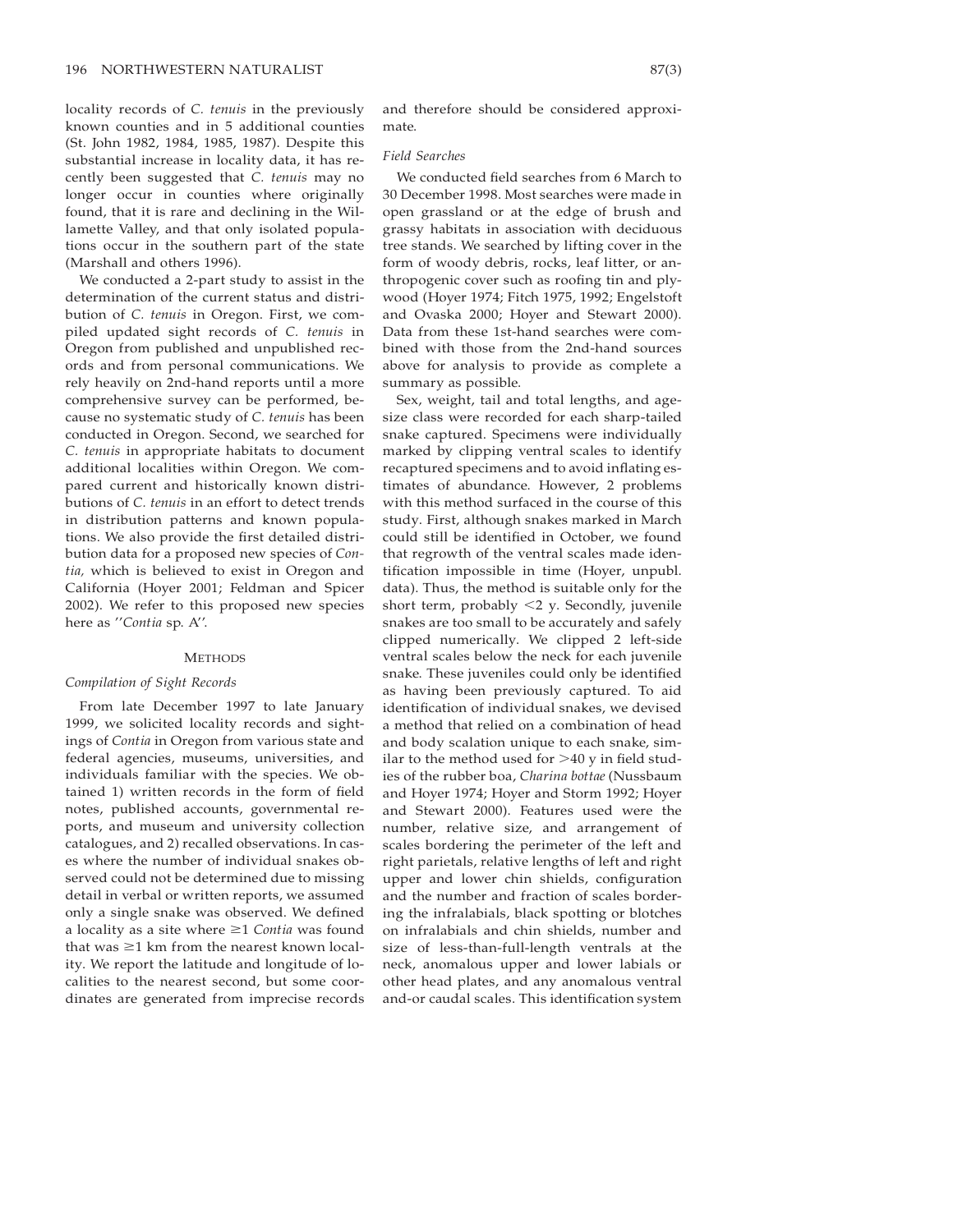was used for juveniles and as a backup for the scale-clipped adults.

In analyzing the majority of these data we have considered *Contia* sp. A together with *C. tenuis.* We have, however, determined the relative contribution of each species to the present study by reviewing all locality records and sightings in conjunction with associated habitat and with body measurements and scalation, if available.

## RESULTS

## *Locality Records*

We identified 625 unique observations of *Contia* from 282 localities in Oregon from museum records (Appendix), our field surveys, and 2nd-hand reports (sight records that were deemed reliable). Of these 282 localities, 12 come from our field searches. For the 585 entries in which the year of discovery was specified, there was a significant increase in the number of new sightings each year from the 1st records in the 1920s to 1998 (linear regression of log<sub>10</sub>-transformed data;  $R^2 = 0.80$ ,  $P <$ 0.0001).

#### *Distribution*

Information compiled for this study has extended the range of *Contia* in some parts of the state (Fig. 1). East of the Cascades in Wasco County, from early 1970 sightings at Rock Creek Reservoir and Tygh Valley, the species' range has been extended approximately 64 km N to The Dalles, Oregon, along the Columbia River (45°36'26"N, 121°12'55"W). We believe that the extent of the species' E-W and S range limits E of the Cascade Mountains is yet to be determined.

West of the Cascade Mountains, the farthest E and N sighting is at Lake Oswego in Clackamas County (45°21'09"N, 122°38'20"W). In the north half of the state, the farthest W sightings are 24 km W of Junction City (just W of the Coast Range summit) in Lane County (44°12'58"N, 123°32'09"W). Near the center of the state, the farthest E and W occurrences are slightly E of the Hills Creek Reservoir Dam SE of Oakridge in Lane County (43°40'40"N, 122°22'55"W) and W of Kellogg and S of Elkton, Douglas County (43°32'14"N, 123°39'51"W), respectively. In the south half of the state, the farthest SW sighting remains 12 km E of Brookings in Curry County (42°06'03"N, 124°11'46"W), and the farthest SE



FIGURE 1. Locality records of *Contia* in Oregon. Black symbols are new records from our field searches. Grey symbols represent museum records and personal communications that have not been previously published. Open symbols represent previously published records from Fitch (1936), Darling (1947), Brodie and others (1969), St. John (1982, 1984, 1985, 1987), and Nussbaum and others (1983). Circles represent *C. tenuis,* and triangles represent the proposed new species of *Contia.* Observations that were within 1 km of each other or that were not described adequately to distinguish from each other were combined for clarity. Localities represent only the locations where *Contia* has been found and not abundance at those locations; single symbols may represent multiple observations over multiple years.

locality is in the SE corner of Jackson County within about 8 km of Klamath County (42°03'55"N, 122°20'58"W). The most southerly sighting is near the California border on the S slope of the Siskiyou Mountains  $(42^{\circ}01'23''N,$ 122°35'48"W).

Since the 1st published records in 1930, there has been a consistent increase in the known range of *Contia* in Oregon. The change in the known distribution over time can be summa-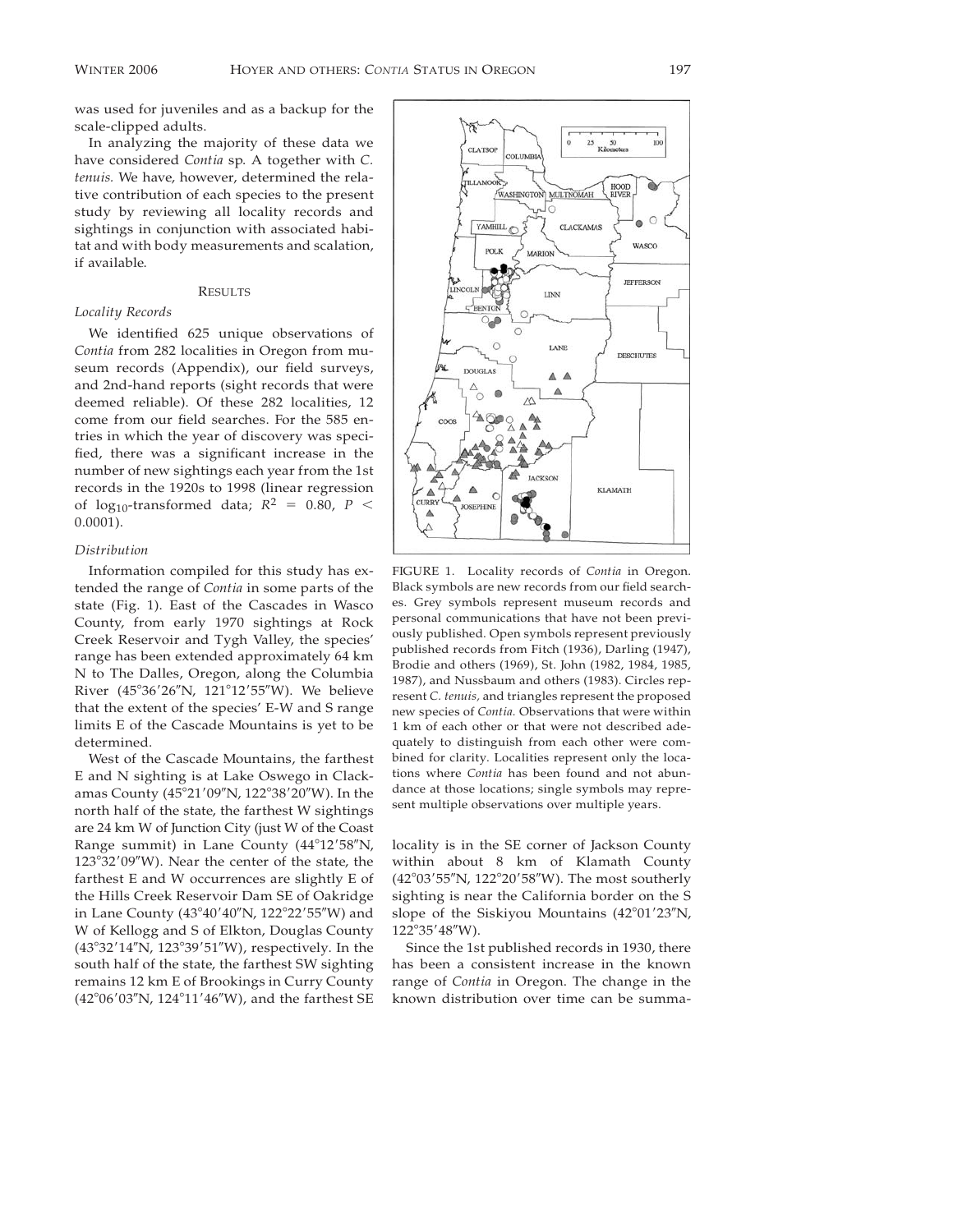rized by reviewing the counties in which the snakes have been found. In the mid 1920's, *C. tenuis* was observed near Talent in Jackson County (HS Fitch, University of Kansas, Lawrence, KS; pers. comm.). The 1st published records are from the 1930s in Jackson and Benton Counties (Fitch 1936; Gordon 1939). Through 1969, *C. tenuis* had been documented from only Benton, Douglas, and Jackson Counties (Storm 1966; Oregon State University collection records). Through 1994, confirmed sightings of *Contia* were noted from Benton, Curry, Douglas, Jackson, Lane, Josephine, Wasco, and Yamhill Counties (St. John 1982, 1984, 1985, 1987; Nussbaum and others 1983; Applegarth 1994). Records from Clackamas and Linn Counties were reported by St. John (1987) but were not mentioned specifically by county and were subsequently overlooked (for example, Marshall and others 1996). Polk County had been listed from two 2nd-hand sources (St. John 1987; Marshall and others 1996). The species was first verified in Polk County during our 1998 field searches. We have also added Coos County to the list of counties where *Contia* has been found (UTA 27192).

*Contia* sp. A has a distribution that is sympatric with *C. tenuis* in parts of SW Oregon (Fig. 1), but occupies different habitats (Hoyer 2001). Of the 625 sightings reported, 73 (11.7%) represent *Contia* sp. A, 544 (87.0%) represent *C. tenuis,* and 8 (1.3%) could not be confidently assigned into either species and were conservatively considered *C. tenuis. Contia tenuis* currently occurs in all counties where the genus *Contia* is found except for Curry and Coos. Voucher specimens of *Contia* sp. A exist for Curry, Coos, and Douglas counties, and this species is suspected to occur in Jackson, Josephine, Lane, and Benton counties.

We suspect that maximum elevations of *Contia* sp. A and *C. tenuis* differ. Elevation records for *C. tenuis* remain at 670 m in Wasco County and 1220 m near the summit of Siskiyou Pass. We suspect the snakes observed at about 1100 m on Mary's Peak and at 1370 m or above in SE Douglas County represent *Contia* sp. A.

#### *Continued Occurrences*

*Contia tenuis* is still found at all 3 Willamette Valley localities and the Jackson County locality where the species was originally observed in the 1930s. Searches are yet to be made at the early sightings near Talent, Oregon.

Of the 59 sites identified in ODFW herpetofauna surveys and reviews of the Oregon State University records in the 1980s (St. John 1982, 1984, 1985, 1987), 16 were included in the reports we gathered, and sharp-tailed snakes were found at each of these sites. We searched 2 additional sites from among those 59 (at Rock Creek Reservoir in Wasco County and Amity Hills in Yamhill County) and found that sharptailed snakes continue to occur at both sites. The other 41 historical sites were not searched as part of this project due to financial and time constraints.

#### **DISCUSSION**

#### *Distribution*

The sharp-tailed snake is characterized as having a distribution that is ''spotty'' (Nussbaum and others 1983), ''patchy'' (Leonard and Ovaska 1998) in the Northwest, or ''spotty'' throughout its range (Stebbins 2003). ODFW's ''Species at Risk'' document (Marshall and others 1996) mentions ''isolated populations'' and shows 5 widely separated populations on their range map for the species in Oregon. These assessments were apparently based on low numbers of distribution records available at the time for the species and relatively large distances between some of the records. Instead of having a distribution that is ''spotty'', we propose that due to the species' biology and the nature of observations, only the discovery of the species has been spotty. Observations of *C. tenuis* in recent years have continually closed the gaps in its previously known distribution. We expect this trend will continue as more localities are discovered.

#### *Continued Occurrences*

The species was shown to persist in excess of 20 y at all 17 of the 59 historical localities where searches were conducted (Table 1). Thirteen of those 17 sites occurred in the Willamette Valley, where the species has been described as ''rare and declining'' (Marshall and others 1996). Admittedly, our method of soliciting only sightings (and not absences) of *Contia* does not allow us to detect a decline in occupation of these localities, with the minor exception of the 2 sites searched by us. However, because *C. tenuis* persists in at least 4 of the 5 oldest localities and at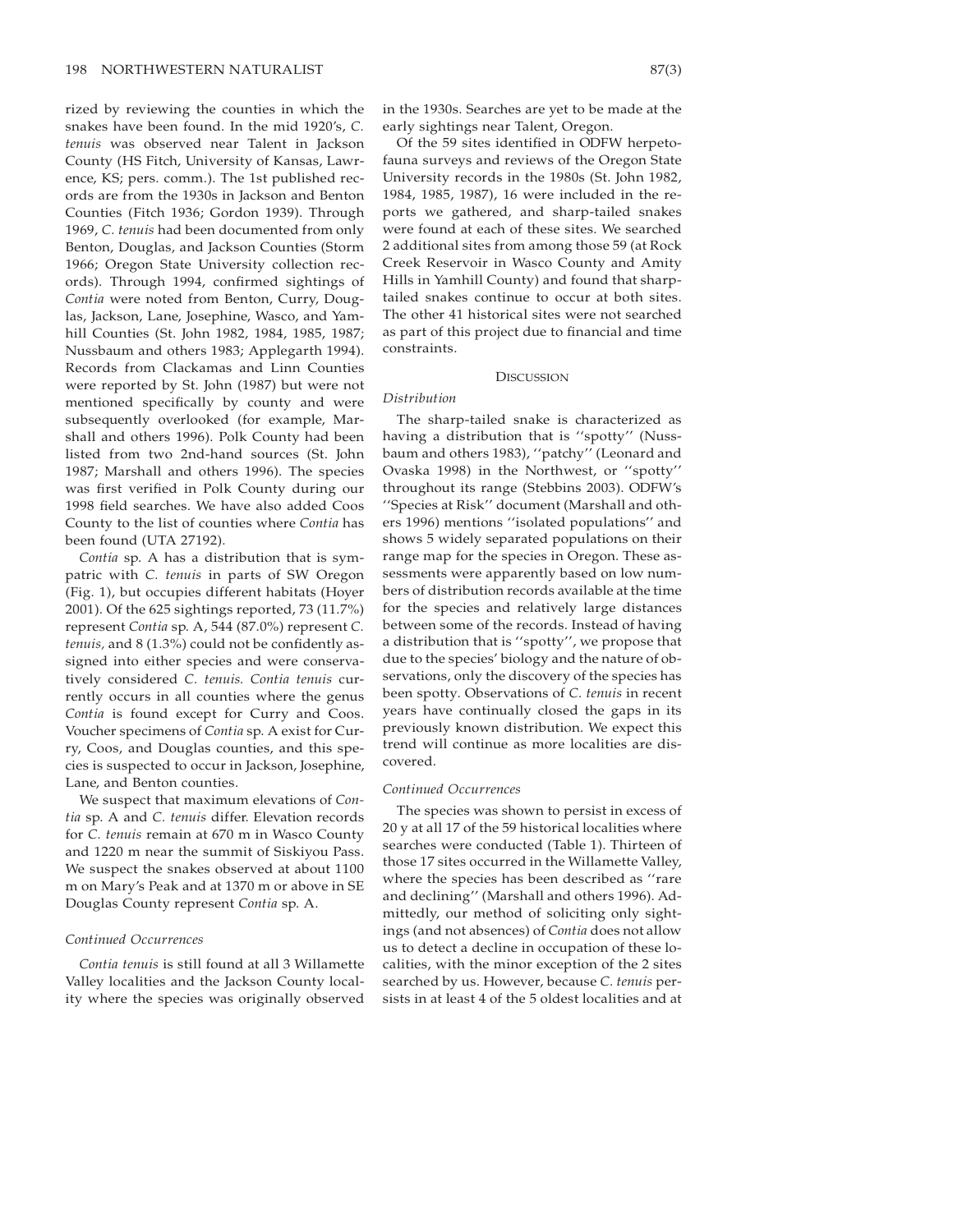| Latitude            | Longitude<br>(W)     | Original sighting |                            | Resighting |                   |
|---------------------|----------------------|-------------------|----------------------------|------------|-------------------|
| (N)                 |                      | Year              | Source                     | Year       | Source            |
| 44°33'47"           | 123°17'17"           | 1935              | OS 282                     | 1995       | R Mason (OSU)     |
| 44°32'41"           | 123°23'51"           | 1946              | OS 285-286                 | 1997       | R Kiester (OSU)   |
| $44^{\circ}27'54''$ | 123°22'03"           | 1948              | OS 1525                    | 1969       | R Hoyer           |
| 44°35'54"           | 123°25'23"           | 1950              | OS 5262                    | 1996       | R Mason (OSU)     |
| $44^{\circ}26'31''$ | 123°21'38"           | 1951              | OS 6113, 6381              | 1998       | P M de Laubenfels |
| 44°40'13"           | 123°16'34"           | 1965              | OS 10079                   | 1993       | D Bilsland        |
| 44°32'29"           | $123^{\circ}17'41''$ | late 1930's       | K Gordon                   | 1997       | R & D Brokken     |
| $44^{\circ}36'46''$ | 123°19'52"           | late 1940's       | R Storm (in St. John 1987) | 1998       | C Trainer (ODFW)  |
| $44^{\circ}34'20''$ | $123^{\circ}25'12''$ | 1970              | CM 88728/31819             | 1998       | R Hoyer           |
| 44°32'54"           | 123°23'43"           | 1969              | R Hoyer                    | 1997       | R Hoyer           |
| 45°07'32"           | 123°09'52"           | 1976              | A St. John                 | 1998       | R Hoyer           |
| 44°40'59"           | 123°26'09"           | 1951              | OS 5973-5974               | 1998       | R Hoyer           |
| 44°31'50"           | $123^{\circ}24'20''$ | 1939              | <b>CPS 3777</b>            | 1997       | R Hoyer           |
| $45^{\circ}13'20''$ | 121°23'21"           | 1970              | R Hoyer                    | 1998       | R Hoyer           |
| 45°35'23"           | $121^{\circ}10'44''$ | 1975              | B Castillo (ODFW)          | 1996       | J Torland (ODFW)  |
| 42°20'28"           | 122°52'25"           | 1969              | <b>SOU 583</b>             | 1995       | S Wray (ODFW)     |
| $42^{\circ}15'13''$ | 122°49'06"           | 1936              | H Fitch                    | 1982       | A St. John 1984   |

TABLE 1. Continued occurrence of *Contia* at various localities in Oregon in excess of 20 y from the original observation.

many of the Willamette Valley locations, we consider evidence for a decline to be weak. Systematic repetition of the 1980s surveys by St. John (1982; 1984; 1985; 1987), under similar environmental conditions, would be informative.

#### *Dubious Records*

A few previously reported records of *C. tenuis* localities are somewhat questionable and deserve special mention here. The earliest report of *C. tenuis* from ''Oregon'' is the paratype of *Contia mitis* (*C. tenuis*) at the Smithsonian Institute collected in the early 1840s. This specimen was not included in our data due to the lack of more precise collection information.

A sharp-tailed snake in the OSU collection (OS 10574) was found in 1969 near the coast in Tillamook County. AD St. John (Bend, OR; pers. comm.) investigated this sighting and believes the snake was inadvertently transported in a load of mulch from near Philomath in Benton County. The collection site is a considerable distance from the nearest known localities of *C. tenuis* or of other egg-laying reptiles. The specimen is included in our totals but is assigned to Benton County from which we believe it originated. However, it is possible that future searches will confirm the presence of this species in Tillamook County.

Three sightings reported to us are not included in the compiled data as they remain unverified, but are mentioned because they would

represent significant range extensions, if later verified. Two of these sightings are from Polk County that includes a USFWS checklist indicating the (supposed) presence of *C. tenuis* at the Basket Slough National Wildlife Refuge and a 3rd-hand report for the same county mentioned by St. John (1987). A sighting near Harlan in SE Lincoln County that was reported in a 1979 BLM survey could not be confirmed as the discoverers could not be contacted.

Finally, the single record from Clackamas County is based on an anecdotal report from C Rahr to AD St. John, where the county was not named but detailed locality information was given (St. John 1987). Based on both St. John's report and on our own conversations with C Rahr, we are confident that this record is accurate, but no specimens are available to confirm this sighting.

### *Aggregations and Disturbed Habitats*

Cook (1960) mentioned that the perceived rarity of the species was probably misleading as there had been a number of instances where large numbers of *C. tenuis* had been found in relatively small areas. Leonard and others (1996) also reported aggregations of this species. Two additional accounts support the suggestion that *C. tenuis* may form relatively large aggregations. In March 1998, M Fuller (Central Point, OR; unpubl. data) collected 54 specimens beneath some black plastic covering a rose-lilac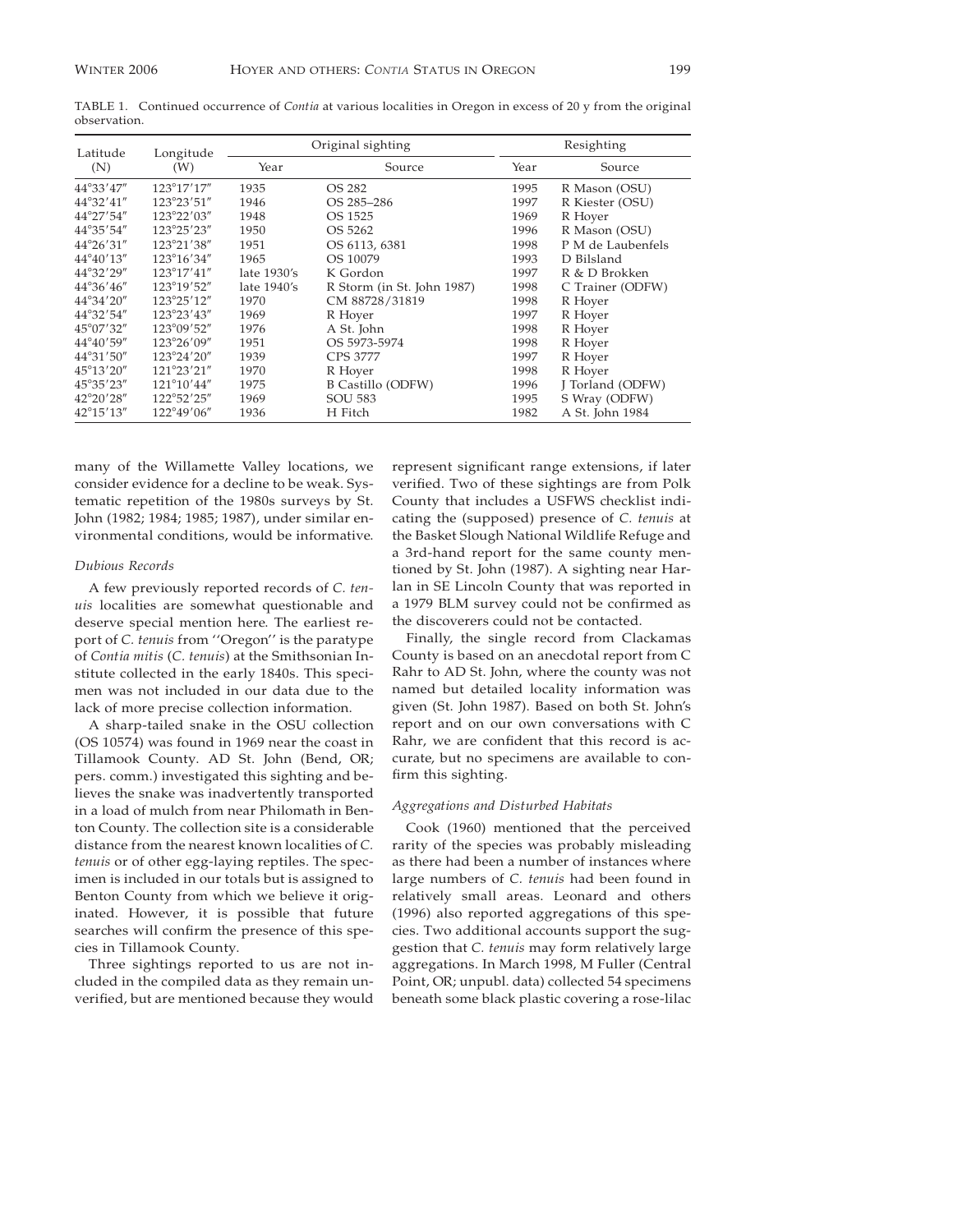bed in urban Central Point, Oregon. Furthermore, Hoyer (unpubl. data) has found 238 individuals in 2 d within a 1 km stretch of gravel road bordering an active tree farm near Corvallis, Oregon. In addition to providing evidence for high local abundance, these records and many other records of *C. tenuis* from urban areas indicate that the species seems to tolerate disturbed habitats. While this may seem contrary to Marshal and others' (1996) contention that this species is sensitive to urban development, doing well near and in urban areas is not equivalent to being capable of tolerating total loss of habitat.

For species with relatively stable distributions, we would expect an increase in reported sightings filling in distribution gaps or even an enlargement in known distribution over time as knowledge of the species increases and more localities are discovered (Gibbons and others 1997). Given the extent of continuous, suitable habitat in western Oregon, the continued expansion of the known range of *Contia* in Oregon, and the steady increase in the number of observations per year, we conclude that *Contia* is more widely distributed in Oregon than previously thought. We hope that the results from this study will encourage more systematic surveys to ascertain the distribution and abundance of *Contia.*

#### ACKNOWLEDGMENTS

MJ Green, IT Moore, and HL Waye contributed to this paper. SJ Arnold provided use of equipment. This research was conducted under ODFW collecting permit #011-98.

#### LITERATURE CITED

- APPLEGARTH JS. 1994. Special status amphibians and reptiles of the Eugene district: a guide for their conservation. Eugene, OR: US Department of the Interior, Bureau of Land Management. 51 p.
- BRATTSTROM BH. 1965. Body temperatures of reptiles. American Midland Naturalist 73:376–422.
- BRODIE ED JR, NUSSBAUM RA, STORM RM. 1969. An egg-laying aggregation of five species of Oregon reptiles. Herpetologica 25:223–227.
- COOK SF JR. 1960. On the occurrence and life history of *Contia tenuis.* Herpetologica 16:163–173.
- DARLING D. 1947. Northwestern herpetology contributions. Herpetologica 4:28.
- ENGELSTOFT C, OVASKA KE. 2000. Artificial cover objects as a method for sampling snakes (*Contia tenuis* and *Thamnophis* spp.) in British Columbia. Northwestern Naturalist 81:35–43.
- FELDMAN CR, SPICER GS. 2002. Mitochondrial variation in sharp-tailed snakes (*Contia tenuis*): evidence of a cryptic species. Journal of Herpetology 36:648–655.
- FITCH HS. 1936. Amphibians and reptiles of the Rogue River Basin, Oregon. American Midland Naturalist 17:634–652.
- FITCH HS. 1975. A demographic study of the ringneck snake (*Diadophis punctatus*) in Kansas. University of Kansas Museum of Natural History, Miscellaneous Publications 62:1–53.
- FITCH HS. 1992. Methods of sampling snake populations and their relative success. Herpetological Review 23:17–19.
- GIBBONS JW, BURKE VJ, LOVICH JE, SEMLITSCH RD, TUBERVILLE TD, BODIE JR, GREENE JL, NIEWIA-ROWSKI PH, WHITEMAN HH, SCOTT DE, PECH-MANN JHK, HARRISON CR, BENNETT SH, KRENZ JD, MILLS MS, BUHLMANN KA, LEE JR, SEIGEL RA, TUCKER AD, MILLS TM, LAMB T, DORCAS ME, CONGDON JD, SMITH MH, NELSON DH, DIETSCH MB, HANLIN HG, OTT JA, KARAPATAKIS DJ. 1997. Perceptions of species abundance, distribution, and diversity: lessons from four decades of sampling on a government-managed reserve. Environmental Management 21:259–268.
- GORDON K. 1939. The amphibia and reptilia of Oregon. Oregon State Monographs, Studies in Zoology 1:1–82.
- HOYER RF. 1974. Description of a rubber boa (*Charina bottae*) population from western Oregon. Herpetologica 30:275–283.
- HOYER RF. 2001. Discovery of a probable new species in the genus *Contia.* Northwestern Naturalist 82: 116–122.
- HOYER RF, STEWART GR. 2000. Biology of the rubber boa (*Charina bottae*), with emphasis on *C. b. umbratica.* Part I: capture, size, sexual dimorphism, and reproduction. Journal of Herpetology 34:348– 354.
- HOYER RF, STORM RM. 1992. Reproductive biology of the rubber boa (*Charina bottae*). In: Uricheck MJ, editor. Proceedings of a symposium 20 to 23 June 1991; Seattle, Washington. 15th International Herpetological Symposium on Captive Propagation and Husbandry. p 109–118.
- LEONARD WP, DARDA DM, MCALLISTER KR. 1996. Aggregations of sharptail snakes (*Contia tenuis*) on the east slope of the Cascade range in Washington state. Northwestern Naturalist 77:47–49.
- LEONARD WP, OVASKA K. 1998. *Contia* and *Contia tenuis.* Catalogue of American Amphibians and Reptiles 677:1–7.
- MACE RU. 1971. A new look at non-game. Oregon State Game Commission Bulletin 26:3–12.
- MARSHALL DB, CHILCOTE MW, WEEKS H. 1996. Species at risk: sensitive, threatened and endangered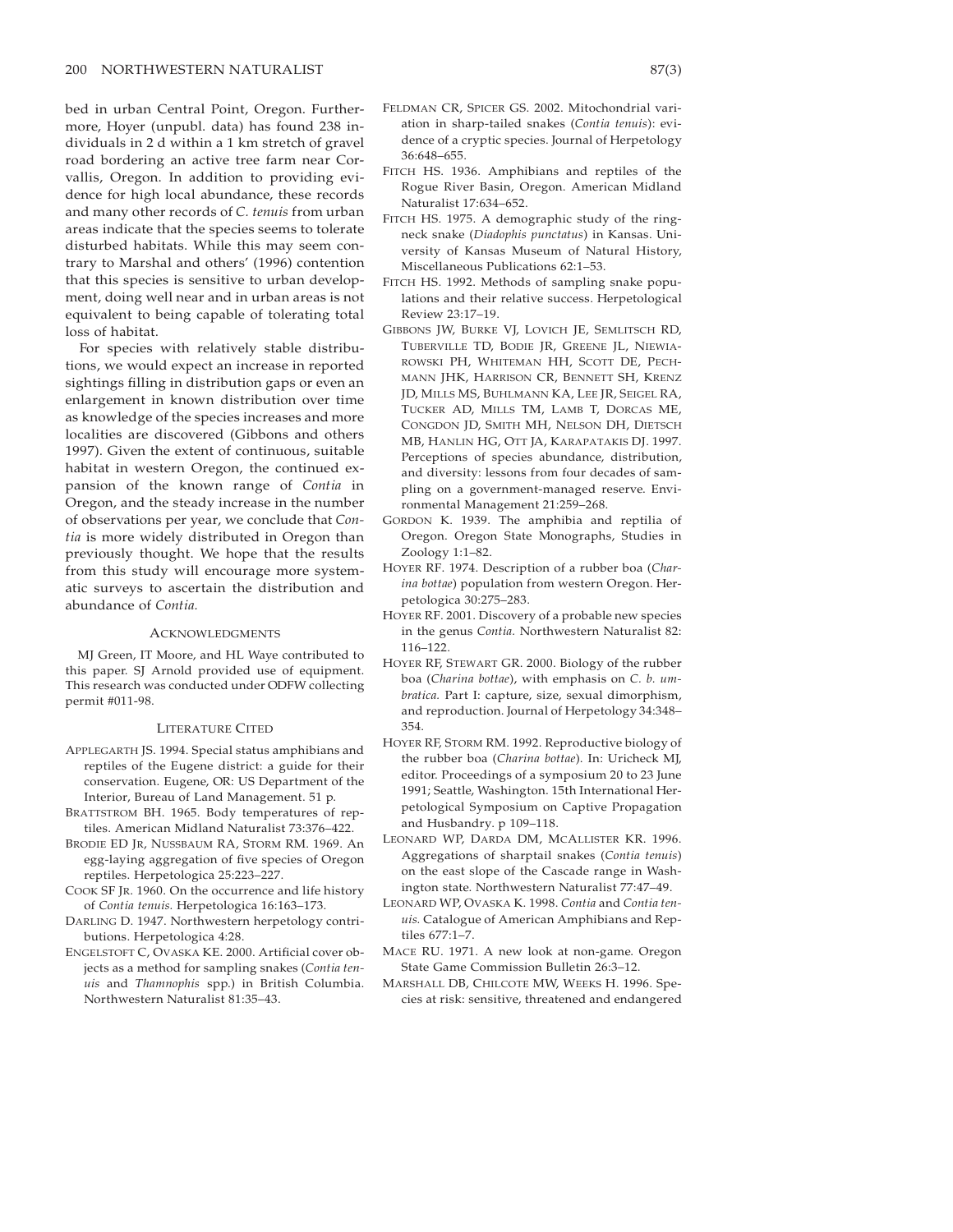vertebrates of Oregon. Portland, OR: Oregon Department of Fish and Wildlife.

- NUSSBAUM RA, BRODIE ED, JR, STORM RM. 1983. Amphibians & reptiles of the Pacific Northwest. Moscow, ID: University of Idaho Press. 332 p.
- NUSSBAUM RA, HOYER RF. 1974. Geographic variation and the validity of subspecies in the rubber boa, *Charina bottae* (Blainville). Northwest Science 48:219–229.
- [ODFW] OREGON DEPARTMENT OF FISH AND WILD-LIFE. 1997. Sensitive species. Salem, OR: Oregon Department of Fish and Wildlife. 9 p.
- [ONHIC] OREGON NATURAL HERITAGE INFORMA-TION CENTER. 2004. Rare, threatened and endangered species of Oregon. Portland, OR: Oregon Natural Heritage Information Center, Oregon State University. 105 p. Available from: http:// oregonstate.edu/ornhic/2004\_t&e\_book.pdf.
- ST. JOHN AD. 1982. The herpetology of Curry County, Oregon. Technical Report 82-2-04. Portland, OR: ODFW Nongame Wildlife Program. 43 p.
- ST. JOHN AD. 1984. The herpetology of Jackson and

Josephine Counties, Oregon. Technical Report 84- 2-05. Portland, OR: ODFW Nongame Wildlife Program. 78 p.

- ST. JOHN AD. 1985. The herpetology of the interior Umpqua River drainage, Douglas County, Oregon. Technical Report 85-2-02. Portland, OR: ODFW Nongame Wildlife Program. 69 p.
- ST. JOHN AD. 1987. The herpetology of the Willamette Valley, Oregon. Technical Report 86-1-02. Portland, OR: ODFW Nongame Wildlife Program.
- STEBBINS RC. 2003. Western reptiles and amphibians. New York, MY: Houghton Mifflin Company. 533 p.
- STORM RM. 1948. The herpetology of Benton County, Oregon [dissertation]. Corvallis, OR: Oregon State College (Univ.). 280 p.
- STORM RM. 1966. Endangered plants and animals of Oregon: II. Amphibians and reptiles. Oregon State University Agricultural Experiment Station, Special Report 206:1–12.

*Submitted 15 February 2005, accepted 28 March 2006. Corresponding Editor: K Ovaska.*